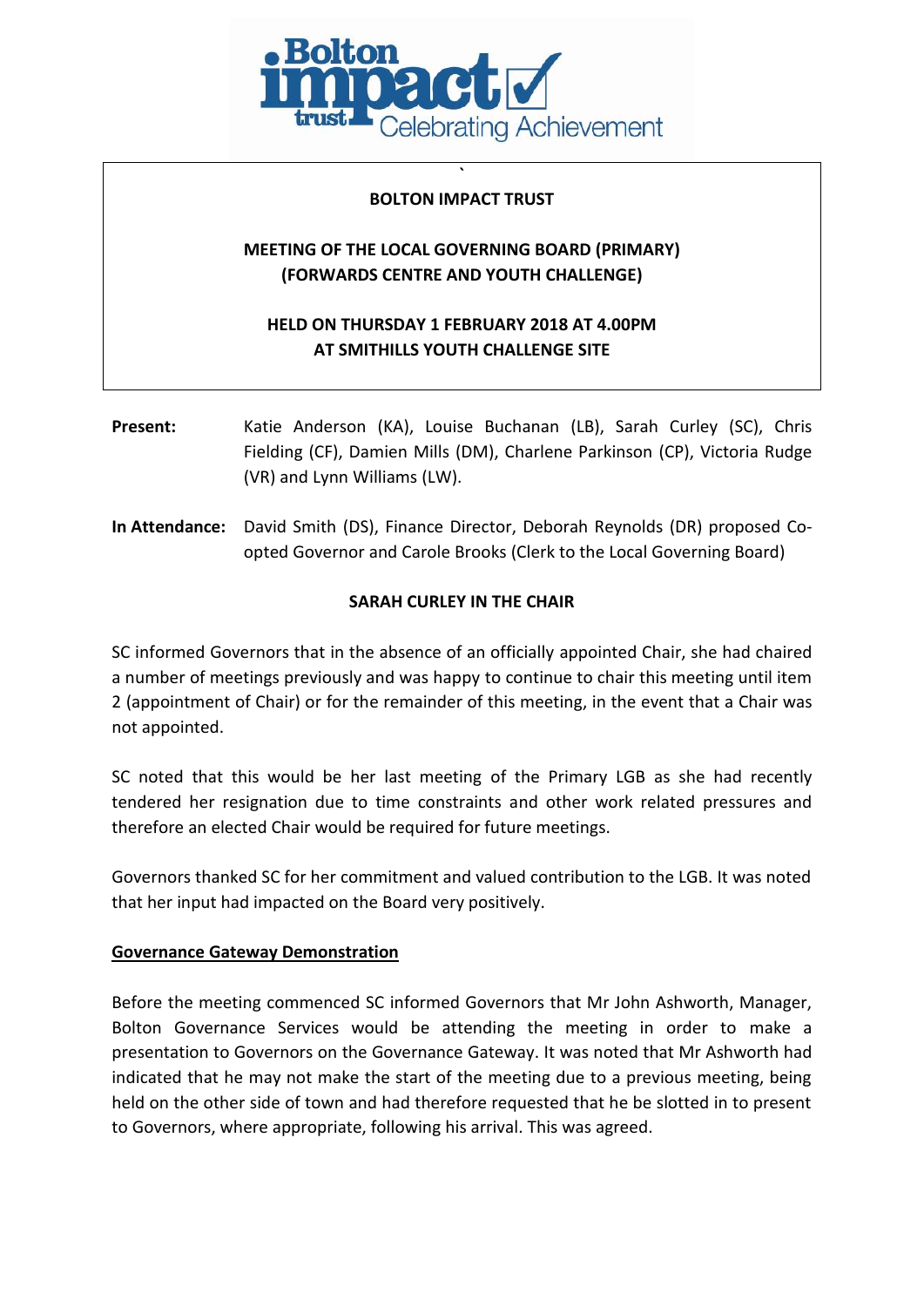### **1. WELCOME AND APOLOGIES FOR ABSENCE**

The Chair welcomed all present, in particular the newly appointed Governors Charlene Parkinson, Parent Governor and Damien Mills and Victoria Rudge as staff Governors and introductions were made.

Apologies for absence had been received from Mrs Blackburn, Mrs Jordan and Mr Hodgkinson.

SC noted that Lynn Williams and Katie Anderson were intending to be present but would be arriving slightly late due to a previous meeting.

## **2. APPOINTMENT OF CHAIR**

SC reported further to the minutes of the last meeting where it had been noted that as there were a number of outstanding vacancies on the Local Governing Board (LGB) it may be best for the appointment of both Chair and Vice Chair to be deferred to this meeting when it was hoped that a full complement of Governors would be on board, and hopefully one willing member offering to take up the role.

The Clerk noted that in the terms of reference the Chair and Vice Chair of the LGB would usually serve for a period of two years. However, for continuity and also to remain in line with the other LGB's it was suggested that the appointments of Chair and Vice Chair serve until the autumn term meeting in 2020. Both appointments would therefore serve for an additional term but it would avoid having to undertake the process again this autumn term. This was agreed.

SC asked Governors to consider both roles, noting that the positions were only available to co-opted and parent Governors.

Governors noted that as DJ was absent from this meeting and LW and KA had not yet arrived it may be best to re-visit these items following their arrival. This was agreed.

Following the arrival of LW and KA Governors further discussed the positions of Chair and Vice Chair of the LGB with no willing members expressing an interest in taking up either of the positions.

CF referred to the recent resignation of SC as Co-opted Governor and the existing Coopted vacancies that remained on the LGB, noting that Mr Hodgkinson, absent from this meeting, may have some suggestions/proposals.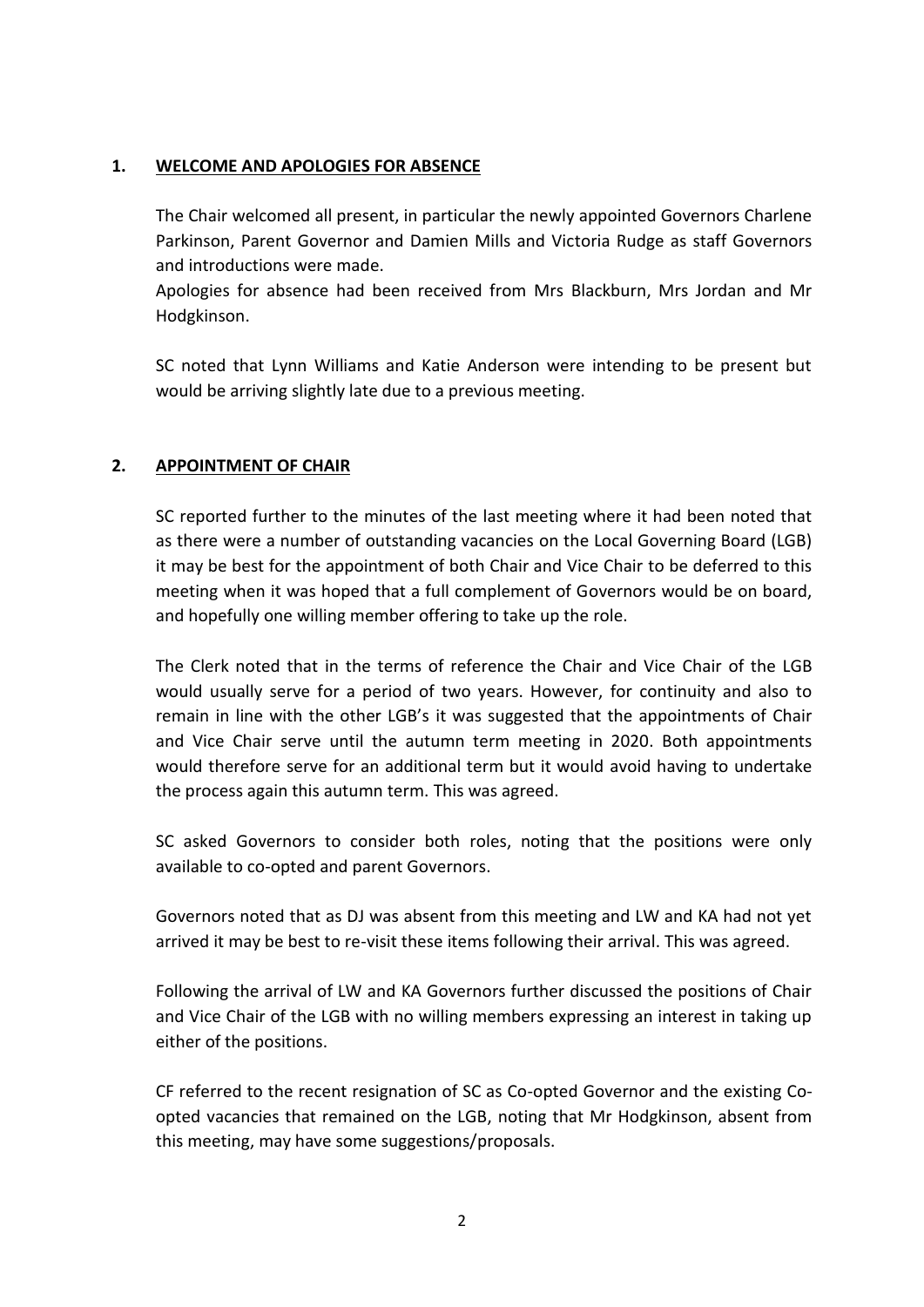SC noted that it was hoped that these vacancies would be filled in the near future and following those appointments there may be a willing eligible Governor to take up the positions of Chair and Vice Chair of the LGB. It was therefore suggested that this matter be deferred to the summer term. This was agreed.

- **Agreed:** That the appointment of Chair of the Primary LGB be deferred until the summer term 2018.
- **Action:** Clerk agenda item summer term meeting

# **SARAH CURLEY CONTINUED IN THE CHAIR**

## **3. APPOINTMENT OF VICE- CHAIR**

Further to the discussion at the previous item it was agreed that the appointment of Vice Chair be deferred to the next meeting in the summer term when it was hoped that the current vacancies would have been filled and a full complement of Governors on Board, from which a Vice Chair could be appointed.

**Agreed:** That the appointment of Vice Chair of the Primary LGB be deferred until the summer term meeting 2018.

**Action:** Clerk – Agenda item summer term meeting

## **4. DECLARATION OF INTEREST**

4.1 Declarations of direct/indirect Pecuniary Interest

No declarations of pecuniary interest or conflict of interest were made

## 4.2 Register of Business Interests

In accordance with statutory guidance, entries in the School's Register of Business Interests were to be reviewed annually. All Governors and the Head Teacher were asked to complete the LA model pro-forma and return it to the Head Teacher for retention in school. It was noted that the entry included:

- relevant business and pecuniary interests
- details of any governance roles in other educational institutions;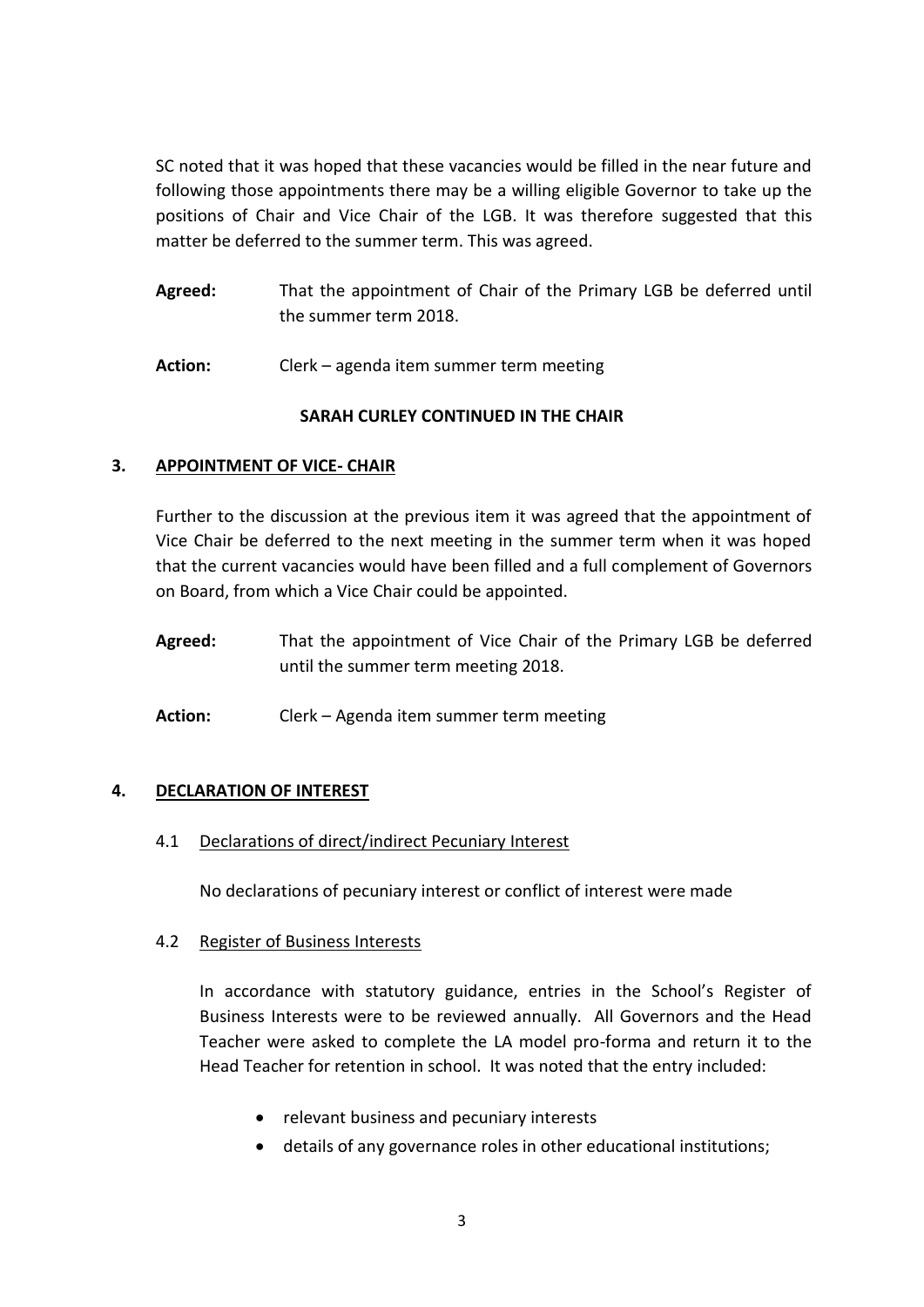• any material interests arising from relationships between governors or relationships between governors and school staff (including spouses, partners and close relatives)

The Clerk noted that all governors were required to complete this information and that failure to do so may be in breach of the Governing Board Code of Conduct. It was noted that Lynn Williams and Donna Jordan had been absent at the last meeting and therefore needed to complete and return to DS, unless already done so. Copies of the form for completion had been circulated with the agenda papers.

The Clerk also noted that the newly appointed Governors were required to complete the same form that had also been included within their welcome to Governance packs.

DS requested that Governors include their date of Birth and postcode on the form in order for him to update the Governments Edubase site. DS also requested that all newly appointed Governors stay behind at the end of the meeting to have their photograph taken for the Academy website. It was noted that a pen portrait of themselves would also be required to support their photograph.

**Action:** That DJ, LW and the newly appointed Governors complete and return the Register of Business interest forms and return to DS at the earliest opportunity.

## **5. MEMBERSHIP/GOVERNANCE ISSUES**

#### 5.1 Safeguarding Self-Declaration

A decision had been taken by the Governing Board that all individuals would complete a self-declaration form to state that they had not received any criminal convictions or cautions within the previous 12 months, which had not already been reported to the Chair of the Board.

The Clerk noted that Lynn Williams and Donna Jordan had been absent at the last meeting and therefore needed to complete and return to DS, unless already done so.

The Clerk also noted that the newly appointed Governors were also required to complete the same form. This had been included within their welcome to Governance packs.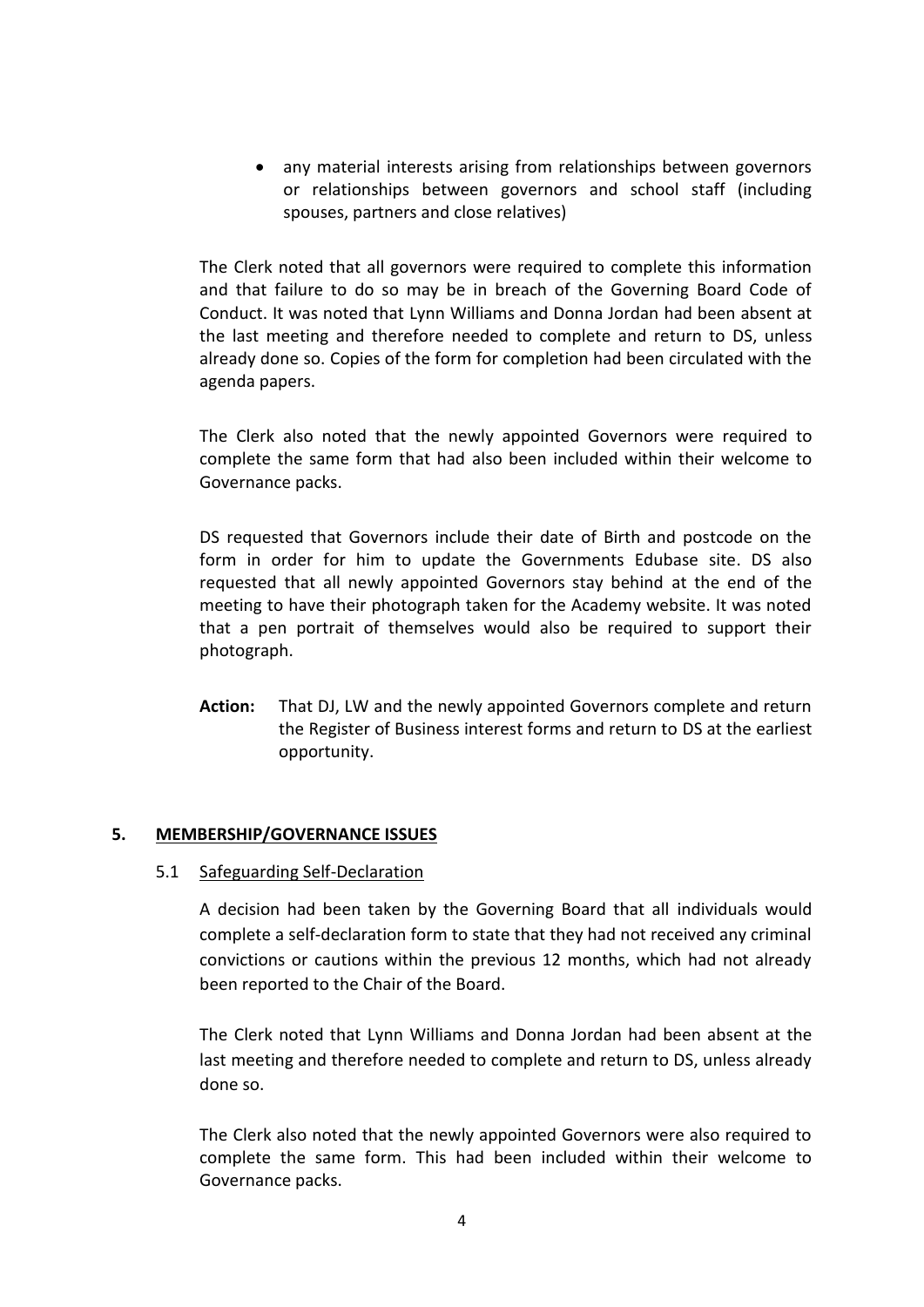**Action:** DS to ensure that the necessary detail is completed and received from Lynn Williams and Donna Jordan and the newly appointed Governors.

## 5.2 Co-opted Governor vacancy

The Clerk reported that a number of Co-opted Governor vacancies remained. Members were asked to consider the appointment of Mrs Deborah Reynolds as a Co-opted Governor. CF gave a brief overview of Mrs Reynolds employment history, skills and expertise particularly in the areas of Health and Safety and Finance. CF noted that he felt Mrs Reynolds would be an asset to the LGB and proposed that she be appointed as a Co-opted Governor.

SC noted that Mrs Reynolds was planning to attend the meeting later and therefor consideration to her appointment was requested prior to her arrival.

Governors discussed the proposal made and

- **Agreed:** That Mrs Reynolds be appointed as a Co-opted Governor to serve a four year term of office.
- **Action:** The Clerk to update the data base and forward a new welcome to Governance pack to Mrs Reynolds

#### **KA, LW and DR arrived at the meeting.**

At this point in the meeting SC referred back to items 2 and 3 (appointment of Chair and Vice Chair) as had been agreed to enable LW and KA to consider these roles. The outcome of which was recorded at the relevant item.

Governors also welcomed Mrs Reynolds to the meeting and introductions were made. SC congratulated Mrs Reynolds (DR) on her successful appointment as Co-opted Governor.

5.3 Review of Link Governor roles and responsibilities/KPI Links

Further to the minutes of the last meeting and a number of recent resignations it was noted that a number of link Governor roles remained.

The Clerk noted that Rebecca Leonard, Secondary Youth Challenge Academy Lead had originally been appointed as the link Governor for training but that it was more practical to have a member of this Board in this position as RL was no longer planning to attend the meetings of the Primary LGB. Following discussion the following Link Governor appointments were agreed: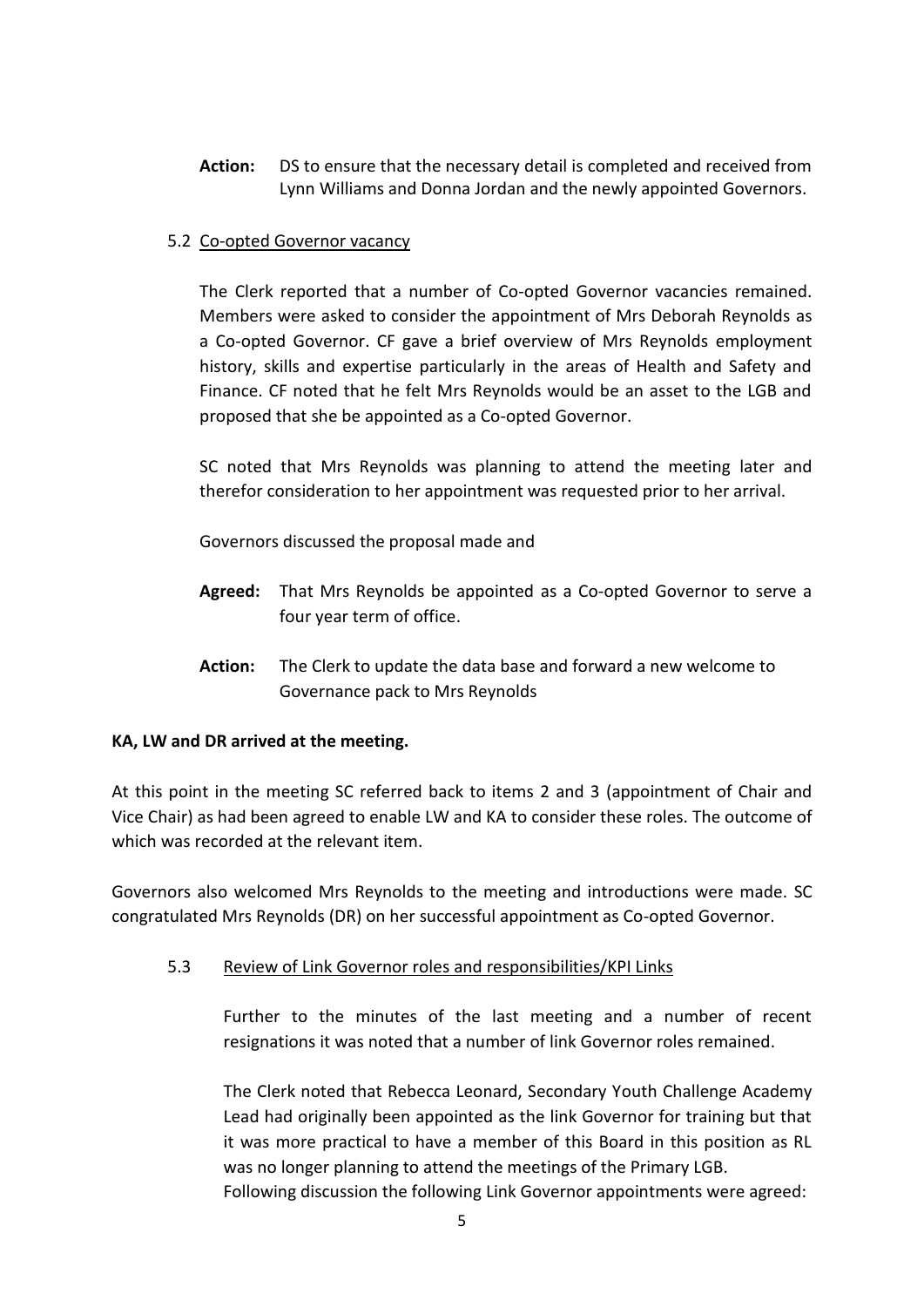- Finance Mrs D Reynolds
- Health and Safety Mrs D Reynolds
- Sickness Monitoring Victoria Rudge
- Attendance Damien Mills
- Parent Link Charlene Parkinson and Joanne Blackburn
- Training Victoria Rudge

In the absence of Mr Hodgkinson, Governors discussed the need for an updated list to be circulated and a further review of the KPI Links to ensure all areas were covered.

**Action**: Mr Hodgkinson to provide an updated list to the Clerk for circulation and discussion at the next meeting.

# **Mr Ashworth, Manager Governor Services arrived at the meeting to present to Governors on the Bolton Governance Gateway.**

### **Bolton Governance Gateway**

Mr Ashworth gave Governors a brief demonstration of the Bolton Governance Gateway explaining:

- The rationale and the benefits of accessing meeting documentation via the Gateway to enable paper free meetings.
- How the system was operated/ set up process
- The library page and structure of the model
- How to download documents to save on the desk top to enable highlighting and annotation of documents during meetings.

Mr Ashworth noted that all documents were uploaded in PDF format and that it was useful if schools would forward any documents to the Clerk for uploading to the Gateway in this format where possible.

Governors discussed the need for personal electronic devices. It was noted that the meeting could be projected on to a smart Board if available but that Governors would require their own device should they wish to annotate the documents.

DS noted that the Trust did not currently have any electronic devices for Governors to use but that it may be a consideration for the future. A discussion at Trust level was therefore required.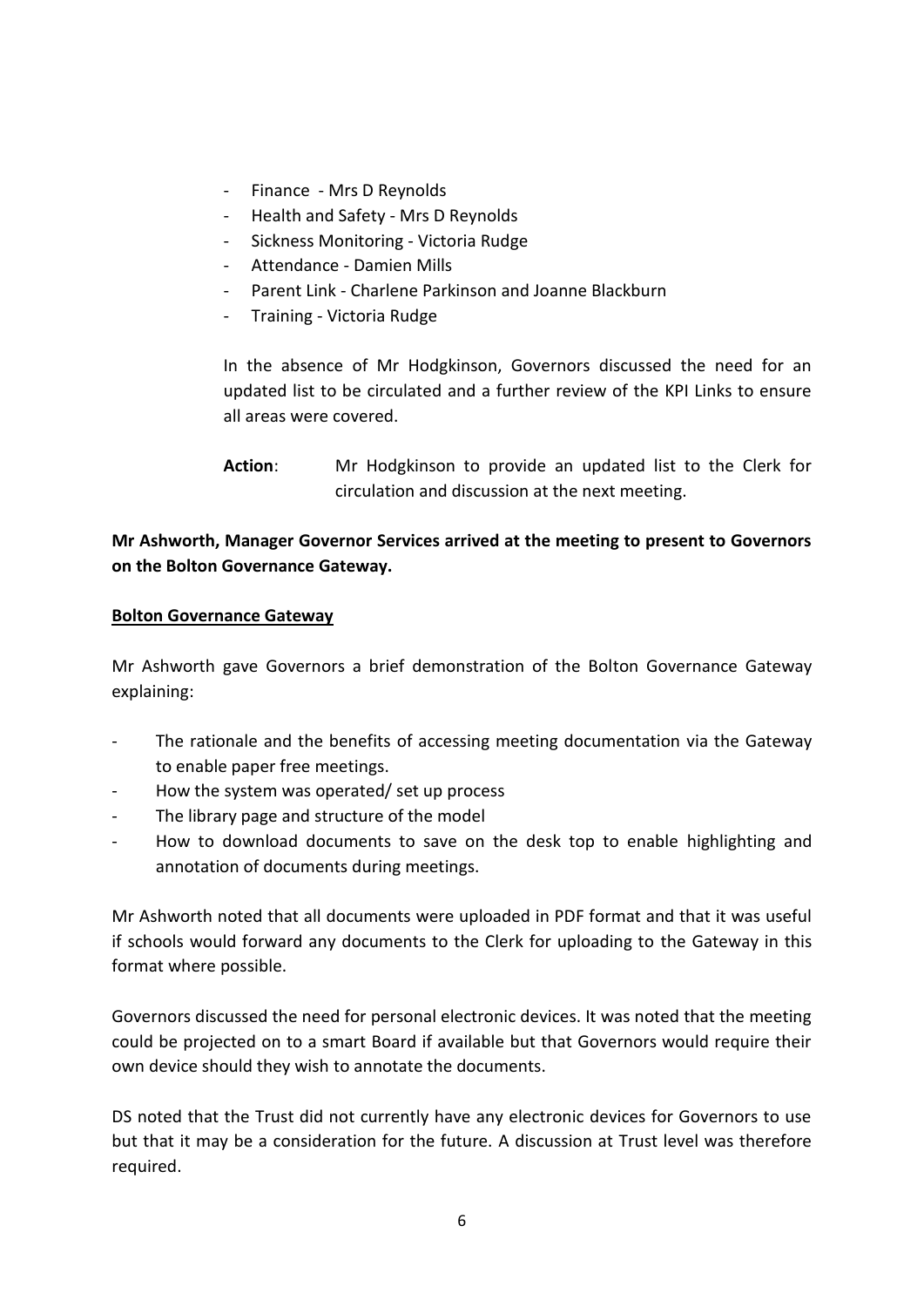CF noted that the school would print off a paper copy of the agenda pack for those Governors that didn't have access to the internet to view the documentation on the 'Gateway' ahead of the meeting.

Governors thanked Mr Ashworth for his comprehensive presentation.

Mr Ashworth left the meeting.

Governors further discussed the benefits of operating paper free meetings and agreed to commence this method of accessing documents from the next meeting. The Clerk noted that Governors would already have received a link requesting them to log in and create a password to enable them to access the documents on the Gateway. However, as some time had passed since the link was sent, if passwords had been forgotten, they could be reset following the guidance provided on line.

**Agreed:** That the Primary LGB commence use of the Bolton Governance Gateway to access their meeting documentation from the summer term meeting 2018.

### **6. MINUTES OF THE LAST MEETING AND MATTERS ARISING**

Governors had received a copy of the minutes of the last Local Governing Board (LGB) meeting held on 12 October 2017 for their review and approval.

Governors reviewed and approved the minutes as a correct record.

#### **Matters Arising**

#### 6.1 Academy Website, minute number 6.2

Further to minute number 6.2 of the last meeting, LW referred to the completed checklist as circulated with the agenda papers and reported that currently the academy was non-compliant. Whilst there were a number of items on the checklist that were not relevant to Pupil Referral Unit (PRU) settings there were a number of items on the list that LW felt were missing or it may just be that they were not easily visible to LW.

LW therefore suggested that she meet with DS and the academy leads to gain clarity of the required appropriate detail for each setting in respect of both the funding and statutory requirements. A review of the layout of the website and the need to have visible links to make the website more 'user friendly' would also be undertaken.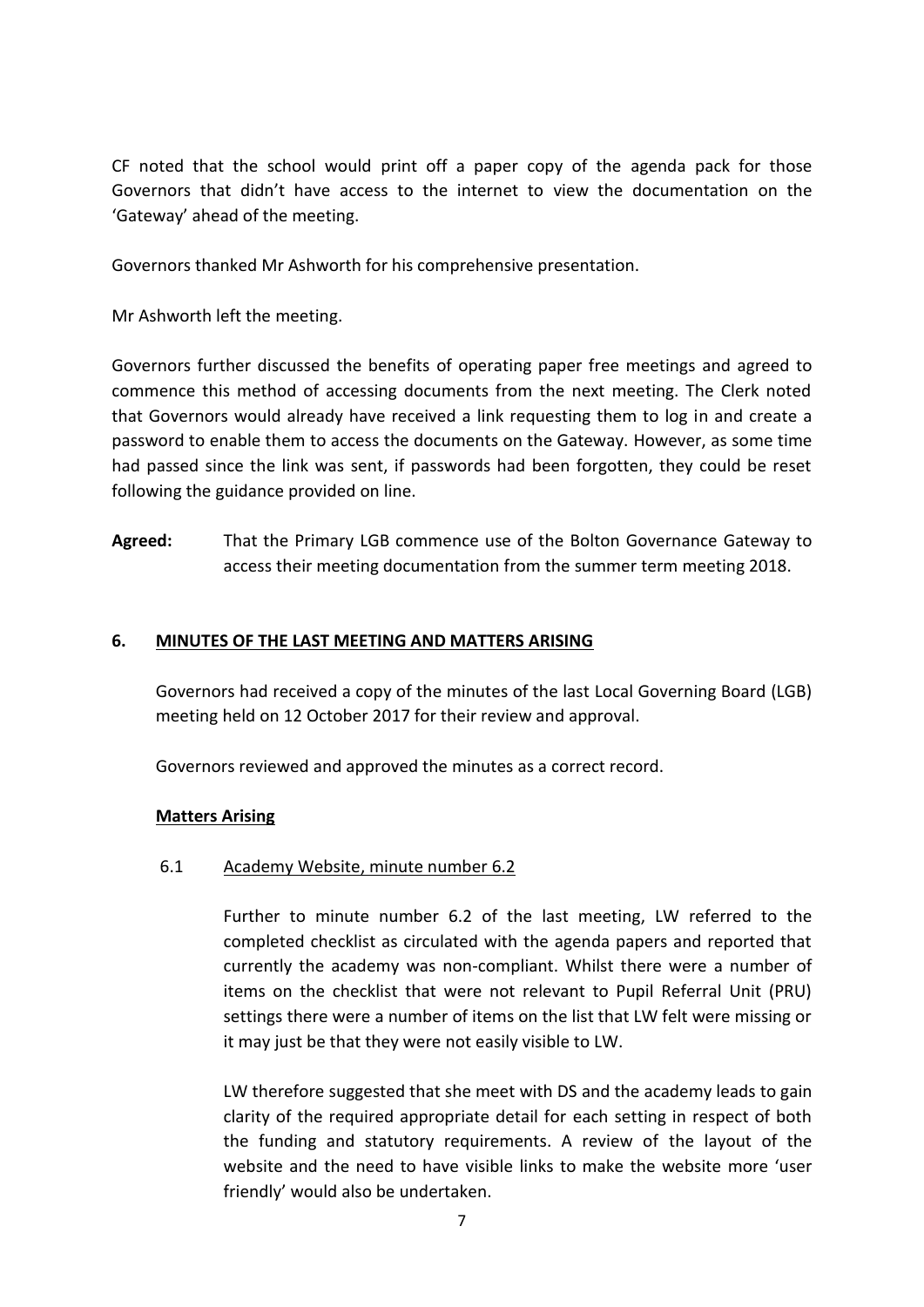A Governor referred to Pupil Premium Grant funding and Sports Grant funding noting that in a school setting related reports were required on the school websites. It was realised that this may not be applicable to both settings and therefore may be more practical to include a report with a reference link within the Academy Leads report.

#### **Action:**

- i) LW to meet with DS to further review the Academy website to ensure compliance
- ii) LW to circulate an updated checklist to Governors ahead of the next meeting

#### 6.2 Capacity and Movement

Further to the minutes of the last meeting it had been agreed that PH would update Governors following his meeting with the Chairs/representatives of each LGB after a meeting with the LA that had been planned for 16.10.17.

In the absence of PH, DS reported that pupil capacity was a challenge to both academies.

The Forwards Centre was at capacity with 45 pupils and the Primary Youth Challenge currently had 23 pupils on roll out of a capacity of 24.

CF and LB both noted that there was an increasing pressure to admit more pupils but Health and safety had to be considered. Further details in respect of capacity issues was referred to within their academy Leads reports

#### 6.3 Protocol/Offer, minute number 9.8

Further to minute number 9.8 of the last meeting, it had been recorded that that a review of the 'offer' across the whole Trust was being undertaken and that PH would meet with the Academy Lead's to discuss the protocol/offer for the Primary.

In the absence of PH, SC referred to the 'Core Function' and the report attached at item 6b that had been circulated with the agenda papers in respect of the Primary Youth Challenge.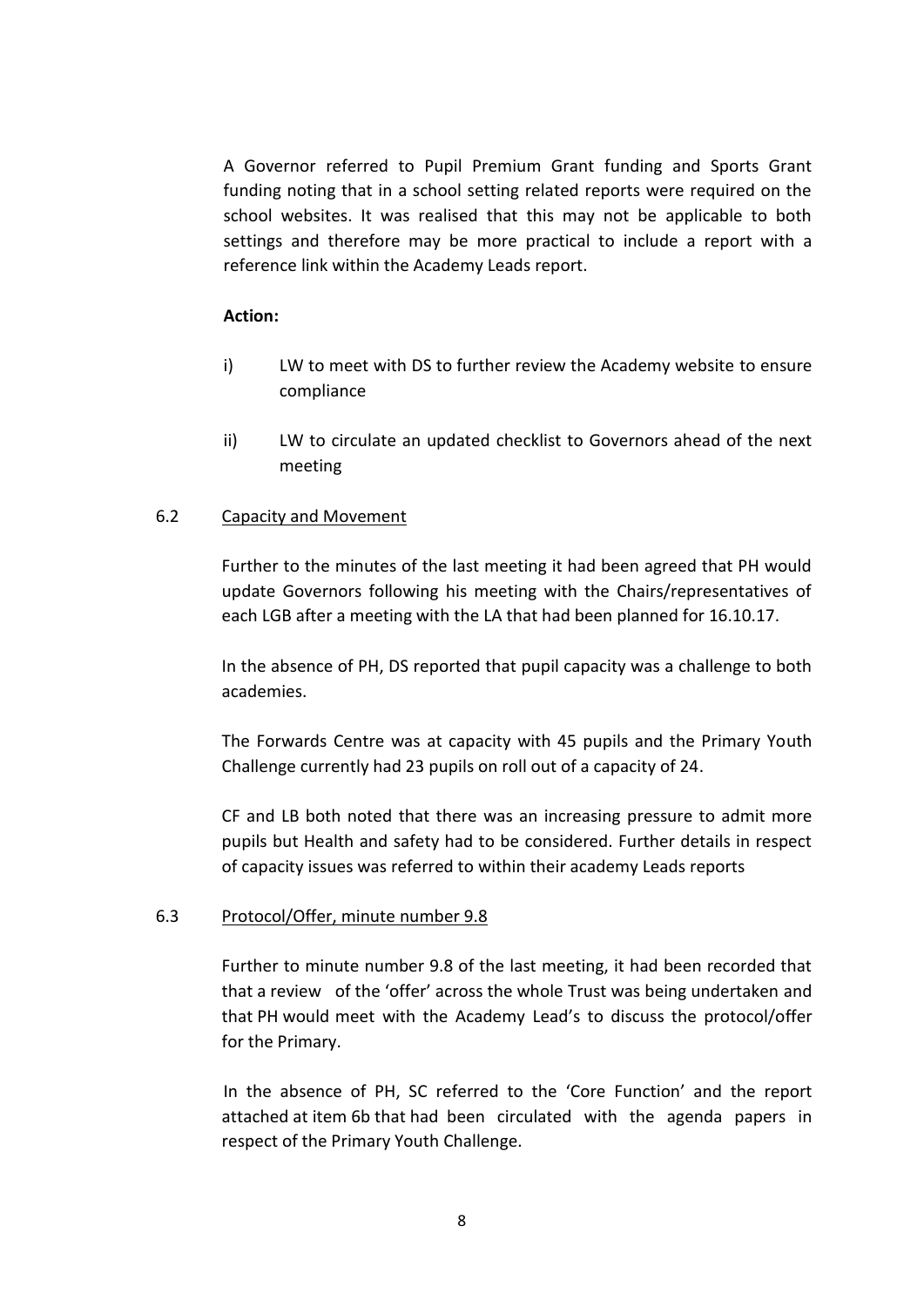CF noted that the report relating to the Forwards Centre was not yet available as this had to be shared with Panel Heads. It was also felt that it needed to be circulated to all Head Teachers across the LA to ensure that all were aware of the service provision, protocol and core offer, as it had been indicated that some were not.

DS confirmed that these details for both academies would be uploaded to the website once complete and confirmed.

LW noted that the reports should include 'aspirations' as opposed to 'actuals'. This advice was taken on board and gratefully received.

#### Health and Safety, minute number 9.6

### Hep B Injections

Further to the minutes of the last meeting, CF referred to the Hep B injection and confirmed that there was no intention to administer this to all staff across the Board but confirmed that this would be arranged for those individuals that requested it.

#### Defibrillator

Further to the minutes, DS confirmed that he would continue to pursue the affordable means of obtaining a defibrillator.

## 6.4 Parent Questionnaires, minute number 9.7

The Clerk reported that it had been noted in the minutes of the last meeting that CF would undertake this process again and hoped for a better response from parents and that once this had been completed he would contact JB to assist with the collation and responses made to parents. It had been suggested that it may be more effective if JB, Parent Governor liaised with Parents in respect of the responses received to enable a more open and transparent answer from Parents.

DS suggested that in the absence of JB he make the necessary arrangements to meet with JB and CP, newly appointed Parent/Link Governor to further discuss parent view with a report back to Governors in the summer term. This was agreed.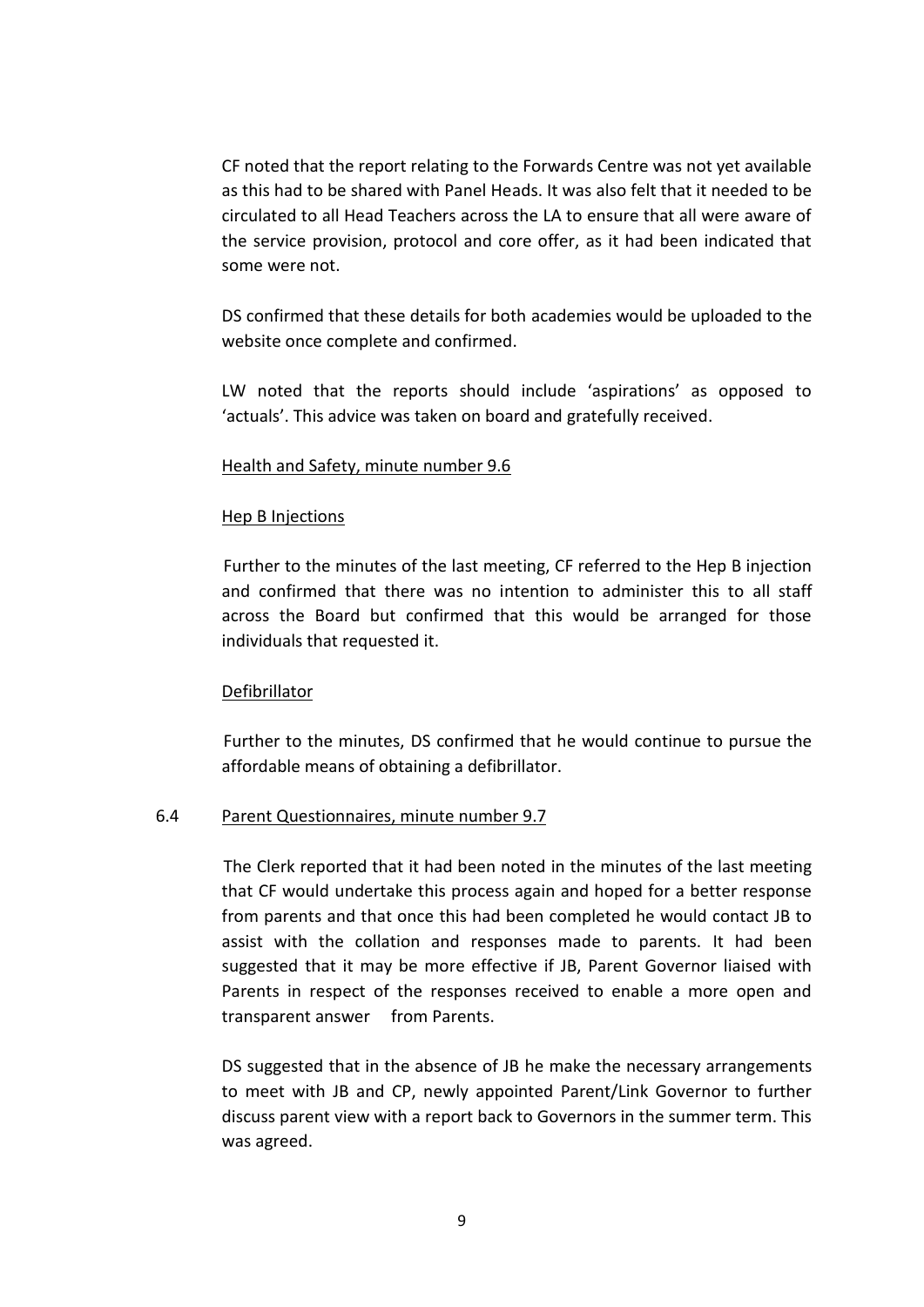**Action:** DS to meet with JB and CP to discuss Parent view with a report back to Governors at the summer term 2018 meeting.

#### 6.5 Model Pay Policy Approval, minute number 14

Further to the minutes of the last meeting DS confirmed that approval of the model Pay Policy was undertaken at Trust level. It was confirmed that the Pay Committee had met, reviewed and approved the required policies.

### 6.6 Governor Skills Audit

DS noted that a copy of the Governor skills audit would be circulated to all newly appointed Governors and the outcome would be included in the analysis monitoring report compiled by DS. An update report would then be provided to Governors in the summer term.

**Action:** Clerk – item for the Summer term agenda.

### 6.7 Buildings and Facilities Management - bespoke training

SC referred to the requirement of bespoke training in respect of Buildings and facilities management that had been discussed at the last meeting. DS confirmed that a bespoke training session would be made for Mrs Reynolds, newly appointed Health and Safety Link Governor and other link Governors to be invited to attend as appropriate. It was not felt that all members of the LGB were required to attend.

- Action: DS to make the necessary arrangements for bespoke training in respect of Buildings and Facilities Management to take place, inviting Mrs Reynolds and other Governors as appropriate.
- **Agreed:** That the minutes of the meeting held on 12 October 2017 be received and approved as a correct record.

#### **7. NOTIFICIATION OF ANY OTHER BUSINESS**

There were no items of 'Any Other Business' reported.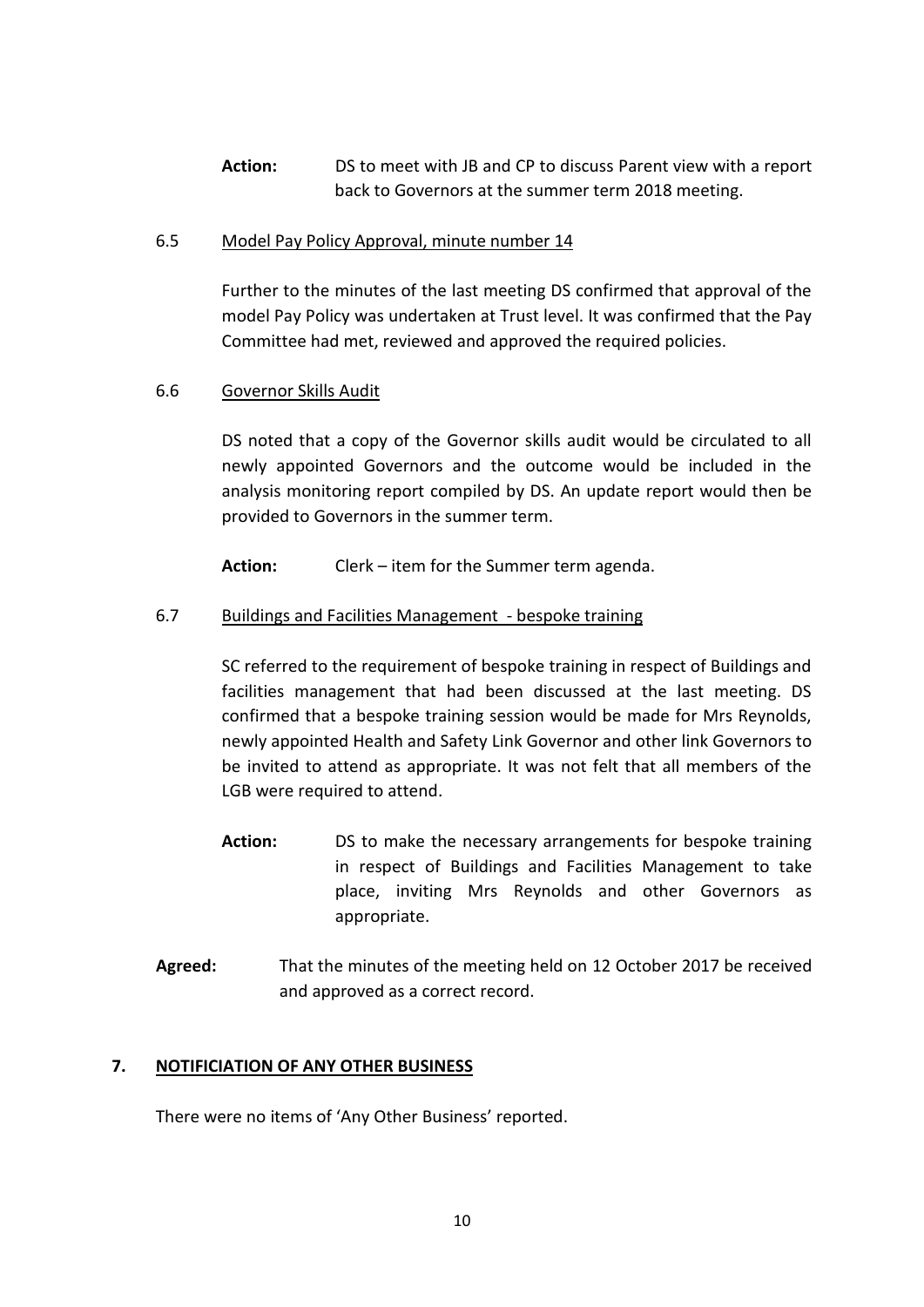#### **8. NOMINATED GOVERNOR REPORTS**

#### 8.1 Chairs Briefing

In the absence of an elected Chair at the time of the briefing, the Clerk reported that she had attended the autumn term Chairs' Briefing meeting held on Monday 29 January 2018 where the following issues had been highlighted:

- Spring Term Meeting Updates
- Governance Services Team update retirement of a member of the team
- Conference Feedback
- Governance Housekeeping: Effectiveness; Efficiency; Impact
- Competency Framework for Governance: Accountability

#### 8.2 Primary Partnership Governor's Report

The Clerk reported that the Primary Partnership briefing had been arranged for Monday 12 February 2018. KA confirmed that she would be attending and provide a report back to Governors at the next meeting.

#### 8.3 Link Governors Report on Training / Recent Training undertaken

The Clerk reported that the 2017/18 Governance Training Programme was available on the Governor Exchange. Copies of the programme had also been tabled at the last meeting.

A copy of the certificate detailing the training attended during the last term had also been emailed to all Governors with the agenda papers. A colour copy was tabled for safekeeping on the Governor file in school.

The Clerk reported that there were a number of new training opportunities available in the programme to assist governors in their role, taking into account national initiatives and changes in legislation. In particular the new Governors induction programme; this was a very useful course for the newly appointed Governors to attend if possible.

The Clerk noted that Rebecca Leonard, Academy Lead for Secondary YC had previously stood as the link Governor for Primary YC and had advised her that as far as she was aware no training had been attended during the autumn term.

The Clerk confirmed that Victoria Rudge was the newly appointed, Link Governor and would be required to attend the annual link Governor briefing's usually held at the start of each autumn term. The Clerk noted that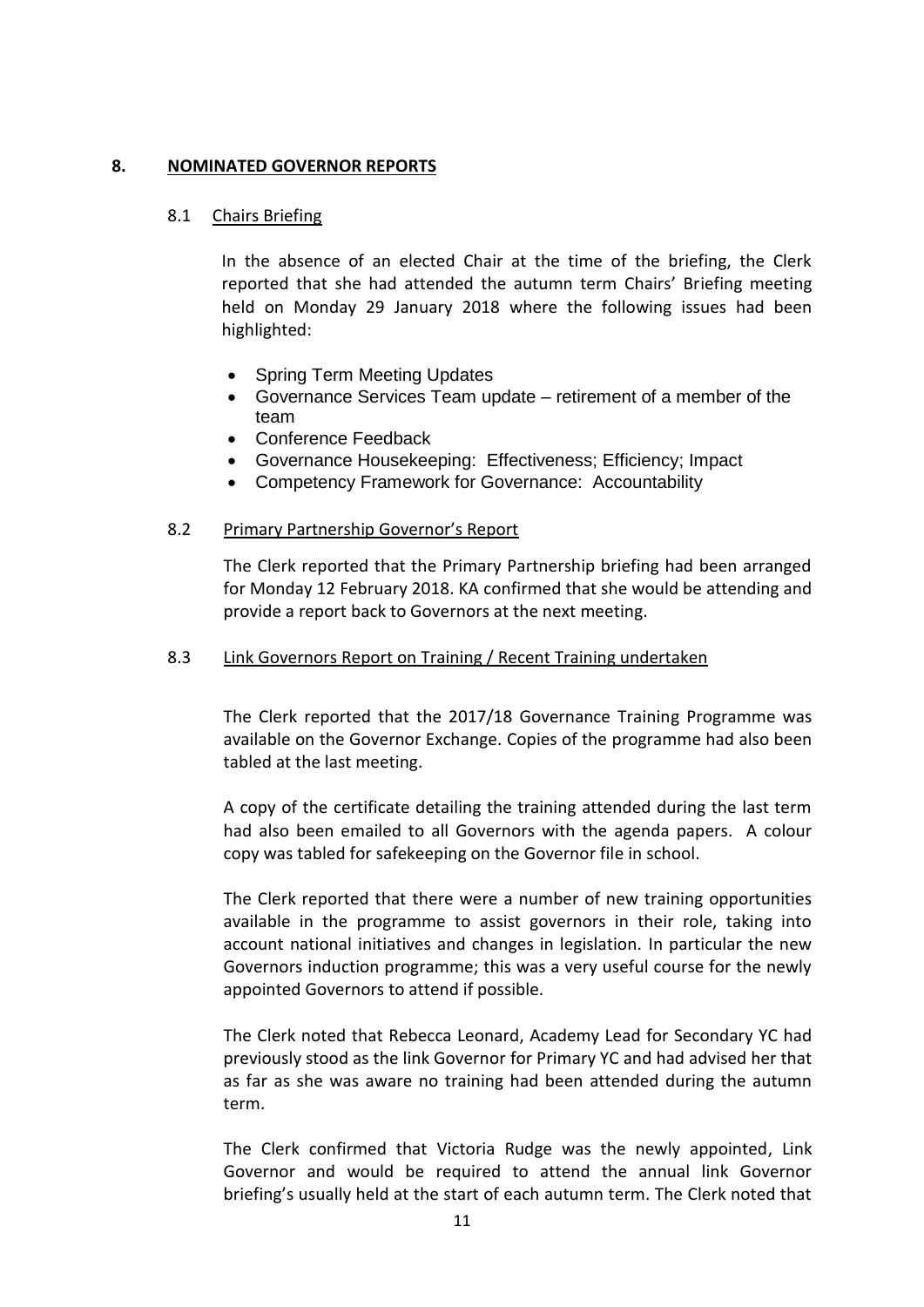if Governors attended any training it would be useful for them to inform VR to enable her to maintain Governor records of all training attended with a termly report back to Governors as appropriate. This was also a useful record to keep for Ofsted purposes.

A Governor asked DS for the protocol in respect of accessing courses. DS explained that all training came at a cost and Governors were requested to contact DS prior to booking on any course. Training was encouraged in order to upskill and would be authorised as required to meet the needs and enhance the skills of the LGB.

# 8.4 Bolton Governor Conference: Positive Futures for Children and Young People

The Clerk reported that the Governor Services Team had held their annual Governor Conference on Saturday 4 November 2017 from 8.30am until 2.30 pm at the Mercure Bolton Georgian House, Blackrod, with the theme of "Positive Futures for Children and Young People"

KA had attended and a copy of her report had been circulated with the agenda papers for Governors review and information. KA noted that she had found the conference very interesting and motivational.

Governors reviewed the circulated report and discussed a number of points and questions that had been highlighted on the circulated report including if the Trust offered support in schools for those pupils that were identified as 'at risk' of being excluded or needing to attend the PRU for behaviour issues or making negative behaviour choices. It was realised that support may be sought from the Behaviour support service and that this came at a cost to the school but suggested that the BIT could also 'broker' members of staff out to provide a supportive service to schools in an effort to prevent or reduce the need for pupils attendance at the PRU. This could then impact positively on capacity issues and also provide an additional income stream for the Trust.

DS noted that this was something that had been discussed at Trust level. It was confirmed that there was more than sufficient expertise within each academies staff teams. LW noted that if approved this ought to be included in the 'core offer'. Governors agreed that there was a market in this area for generating income and would be worth pursuing.

#### 8.5 Nominated Link Governor Reports

The following link Governor reports had been circulated with the agenda papers for Governors review and information: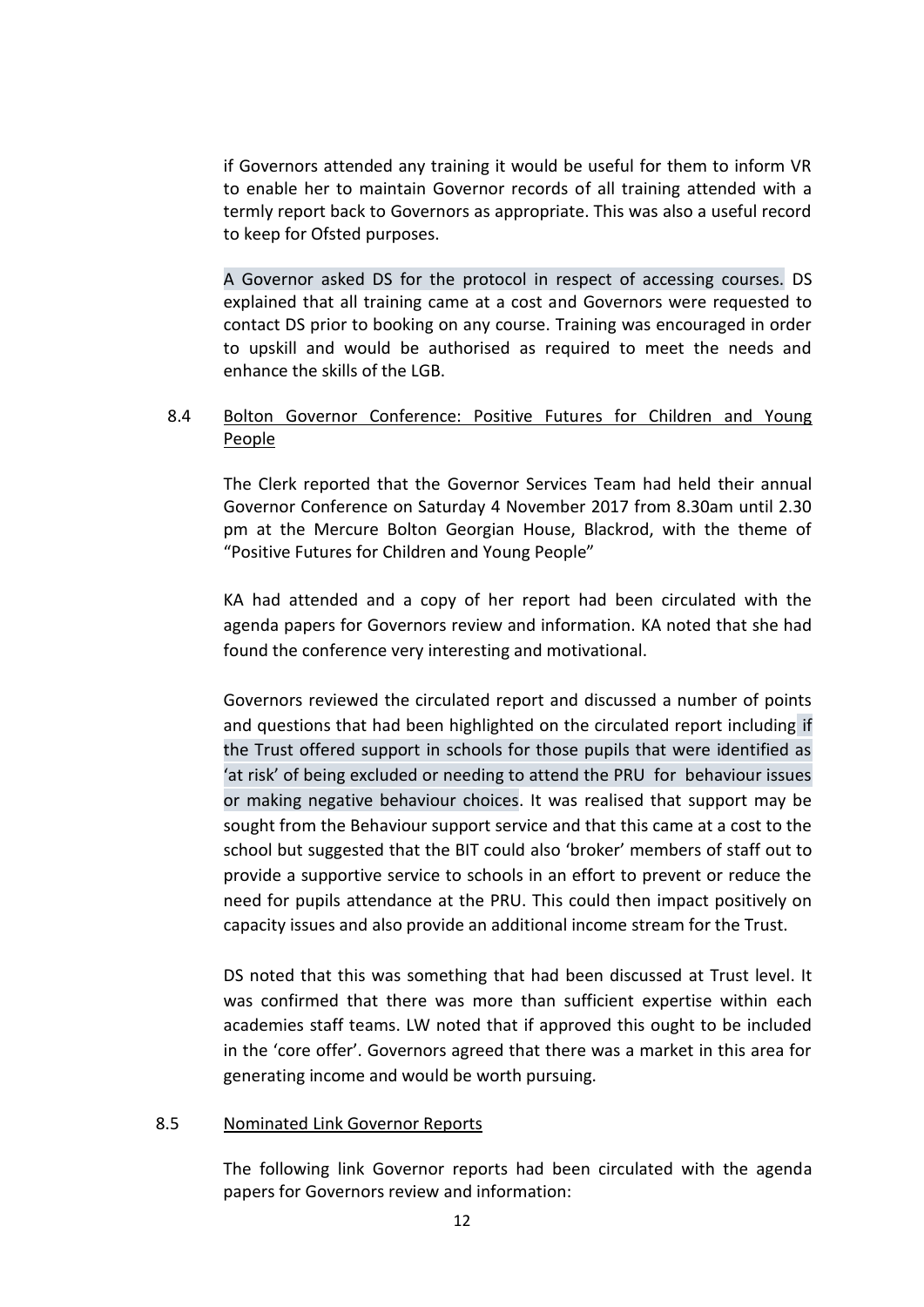### - **Teaching and Learning review of quality of provision**:

Sarah Curley and Lynn Williams visits held on 16 October 2017, 27 November 2017 and 23 January 2018.

KA thanked SC and LW for their time and provision of three very comprehensive and informative reports noting that the reports had raised some insightful comments throughout.

DS echoed the comments made on behalf of PH and the remaining members of the LGB. The reports had helped steer the academies forward.

# - **SEN/Safeguarding**

Katie Anderson - visit held on 8 December 2017 and 25 January 2018

Governors thanked all link Governors for their informative reports. It was requested that the individual Academy names be indicated on future visit reports for easier identification of the academy concerned. This was agreed.

## **9. CURRENT FINANCIAL POSITION**

A copy of the financial report for the LGB had been circulated electronically to Governors for their review and information. DS noted that the purpose of the report was to update the LGB with the financial information in relation to Youth Challenge Primary (YCP) and the Forwards Centre (FC) as at the end of December 2017. DS noted that the report provided information in respect of the financial position for YC and the FC and an explanation of the significant variances.

Governors were guided through the report that gave information under the following headings:

- Approved budget 2017/18 £145,000 showing a breakdown of all income and expenditure for each academy
- Three Year Plan for the Trust from 2017/18 to 2019/20 showing the opening reserves, income, expenditure, in year position and closing reserves.
- Projected financial position for 2017/18
- Significant variances for both settings
- Conclusions
- Recommendations

<sup>-</sup> **Parent Links** Joanne Blackburn - visit held on 28 November 2017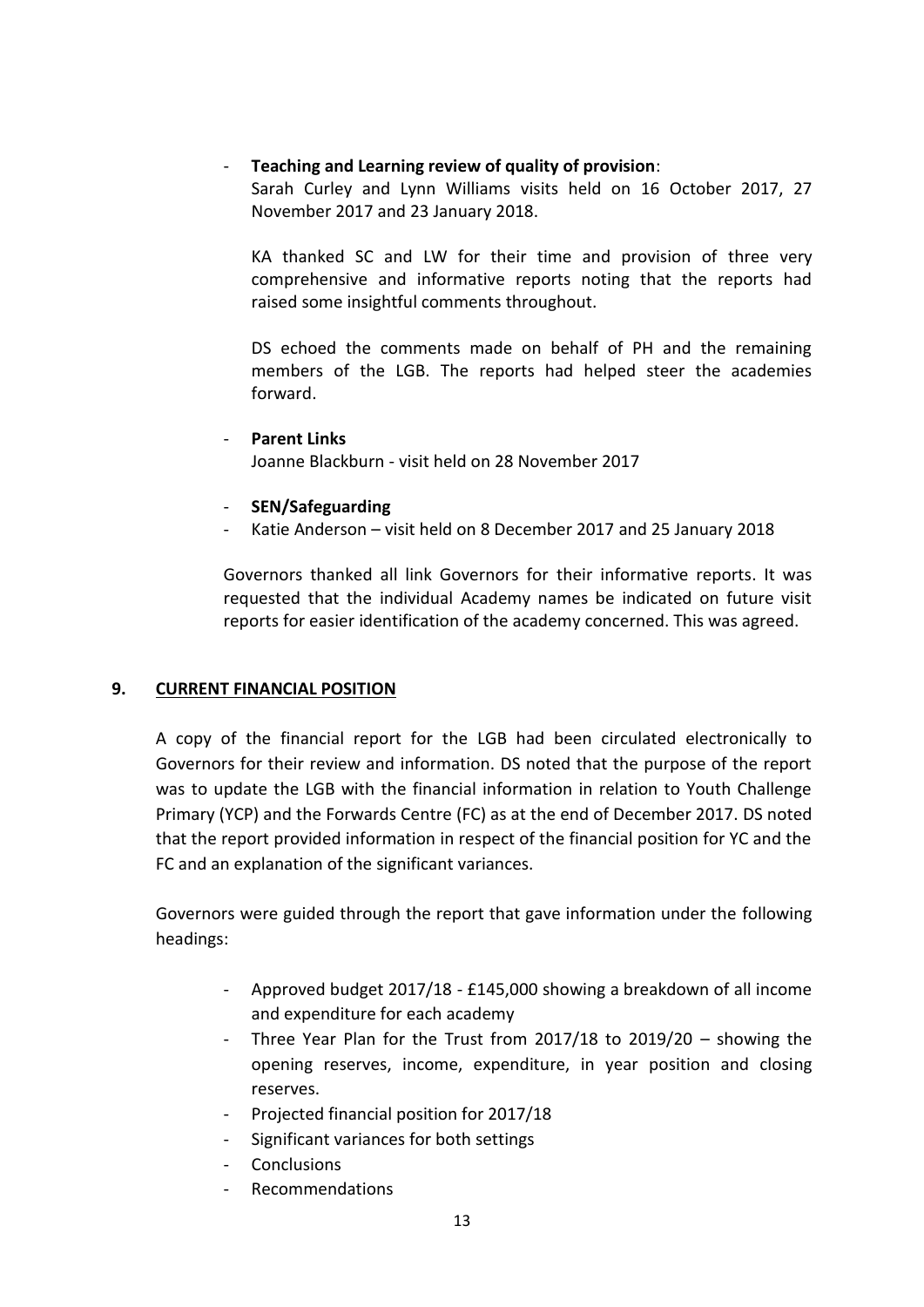### Youth Challenge Primary

DS referred to the significant variances noting that there had been some miscommunication between the Trust and the LA regarding top up funding for 12 FTE places in the YCP setting regardless of actual pupil numbers. It had since been clarified and confirmed that the Trust would only receive funding for the actual pupils educated and not for unfilled places; therefore presenting some financial challenges. Governors discussed this matter and noted that now this was clear the trust could plan accordingly. DS noted the deficit budget of £72,133 and assured Governors that it was expected that over time this would be clawed back and the matter resolved.

## The Forwards Centre

DS reported that the Forwards Centre was projected to generate a surplus in the year of £91,212

**Agreed:** That Governor's receive and note the information presented within the circulated financial report.

## **10. ACADEMY LEAD REPORTS TO LOCAL GOVERNORS**

A copy of the Academy Leads report for:

- i) The Forwards Centre
- ii) Primary Youth Challenge

had been circulated with the agenda papers for Governors review and information.

The Academy leads were requested to present their reports to the Local Governing Board as follows:

#### **The Forwards Centre**

CF presented his termly report to the LGB. The circulated report gave an in depth report of the following areas:

- Academy Finance Report
- Capacity and Pupil Movement
	- Termly intake Total Pupil numbers
- Safeguarding
- Live list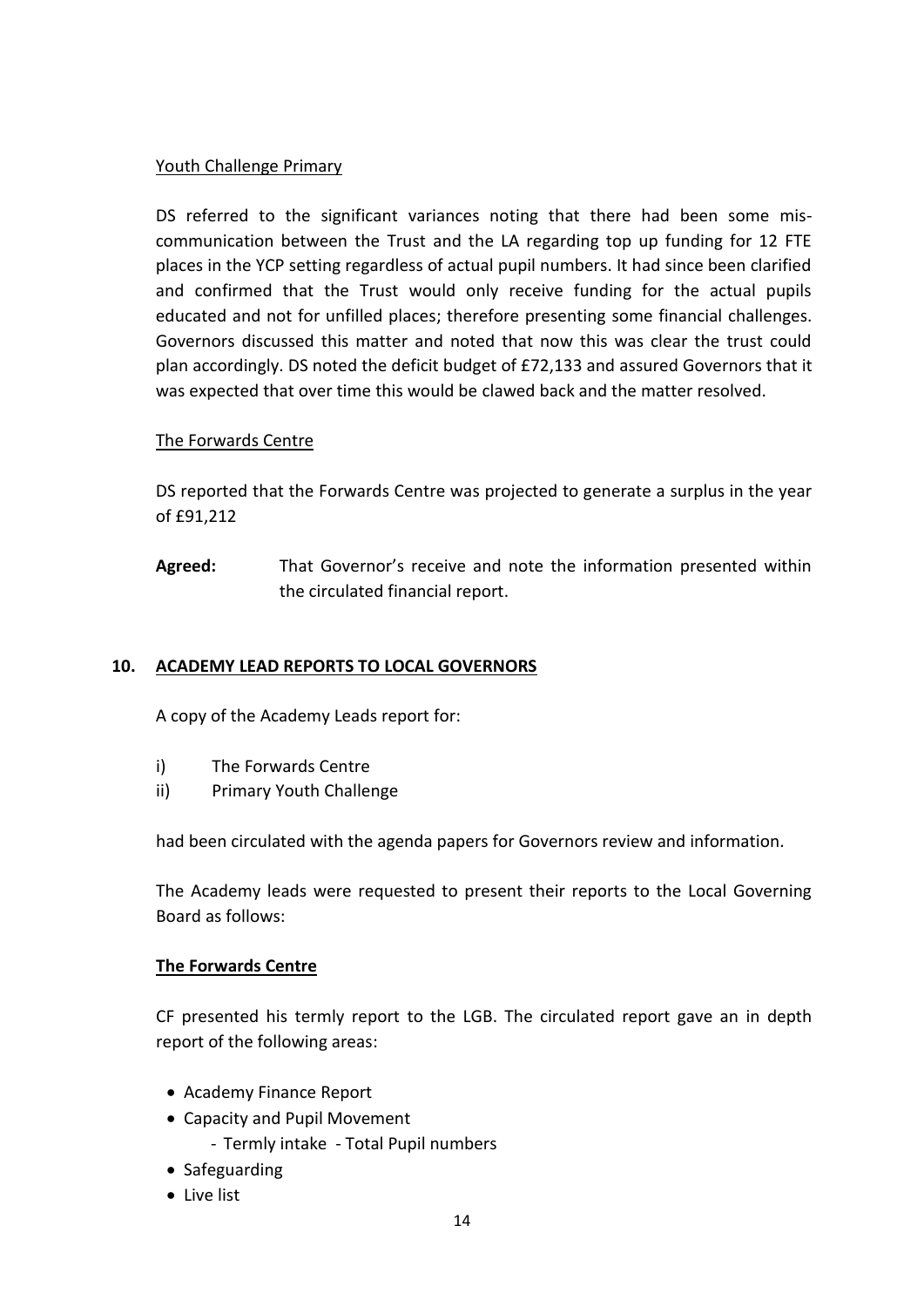- Health and Safety
- Pupil Outcomes
	- Academic
	- **Attendance**
- Pupil Behaviour
- Quality of Teaching
- Pupil Destinations
- Personnel
- Curriculum
- Stakeholder Feed back
- Looked After Children
- Children Missing Education
- Report on Impact on Performance Management

Governors were guided through the report with questions invited as appropriate.

Aspects of the report were highlighted and further information given as follows:

### Safeguarding

CF referred to MAPA Training (Management of Actual Potential Aggression) noting that all staff had undertaken this training and had replaced the Team Teach approach.

## Pupil Outcomes

SC referred to the detailed data provision detailed within the report and asked for an explanation of the percentages highlighted between the actual and the cumulative columns highlighted within the data report. CF explained that most pupils are working at a lower level, some were on track in some subjects areas but not across the board. A Governor asked if those pupils that had 'exceeded' would transfer to mainstream school. CF confirmed that in most cases they would not as the provision may not be suitable and that a more specialised provision was better suited to their needs.

Governors thanked CF for his extensive and very informative report.

## **Youth Challenge Report**

LB presented her termly report to the LGB giving an in depth report of the following areas: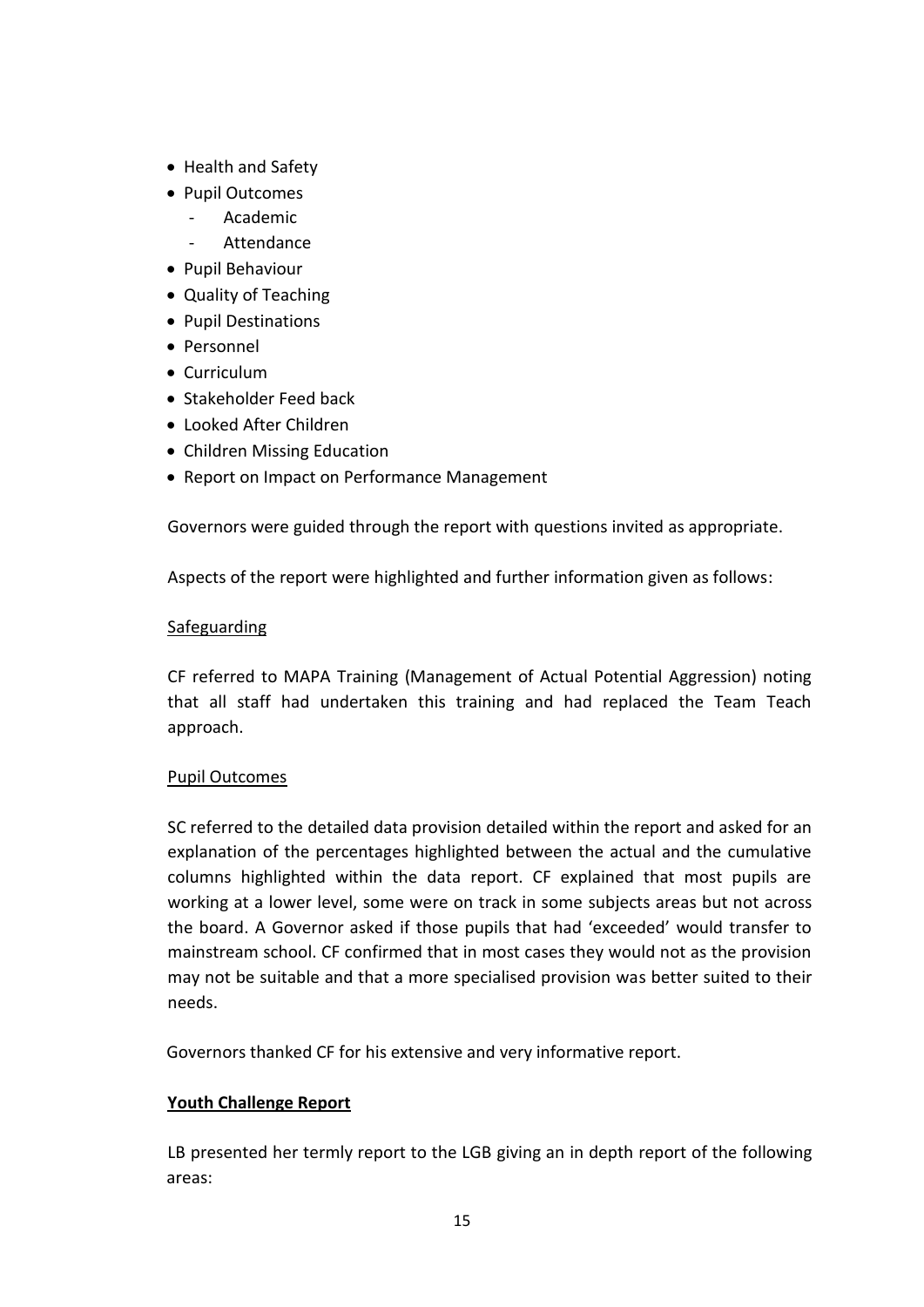- $\bullet$  Aims
- Academy Finance
- Capacity and Pupil Movement
	- Autumn term 2017 Termly intake Total pupil numbers
	- Spring term February 2018 (Live list)
- Pupil Destinations (September December 2017)
- Safeguarding
	- Primary Safeguarding List
- Health and Safety
	- Live List
	- Evacuation/Invacuation drills (Autumn term 2017)
- Pupil Outcomes
	- Academic December 2017 data
	- Attendance Raw data September 2017 December 2017
	- Whole cohort ECM Improvement Sept 2016 July 2017 (28 Pupils)
- Pupil Behaviour
	- Children's Individual Targets (17 Children)
	- Behaviour RAG Data end of Summer 2017
	- Whole school use of Behaviour systems outside the classroom
	- Exclusion data September 2017 December 2017 (18 pupils)
- SIP Reports
- Governor Links/Visits
- Personnel Issues
- Curriculum
- Stakeholder satisfaction data
- Parent questionnaire analysis September 2017 December 2017 (7 pupils)
- Pupil Survey Analysis September 2017 December 2017
	- Schools Data September 2017 December 2017
- Looked After Children
- Children Missing Education
- Report on Impact on Performance Management

Governors were guided through the report with additional information and discussion being made in respect of the following areas. Questions were also invited:

## First Aid

Further to the detail recorded within the Academy Leads Report. It was noted that Victoria Rudge, (nee Monks) was trained First Aider. A Governor asked if there was only one member of staff trained in First Aid. LB confirmed that there had only been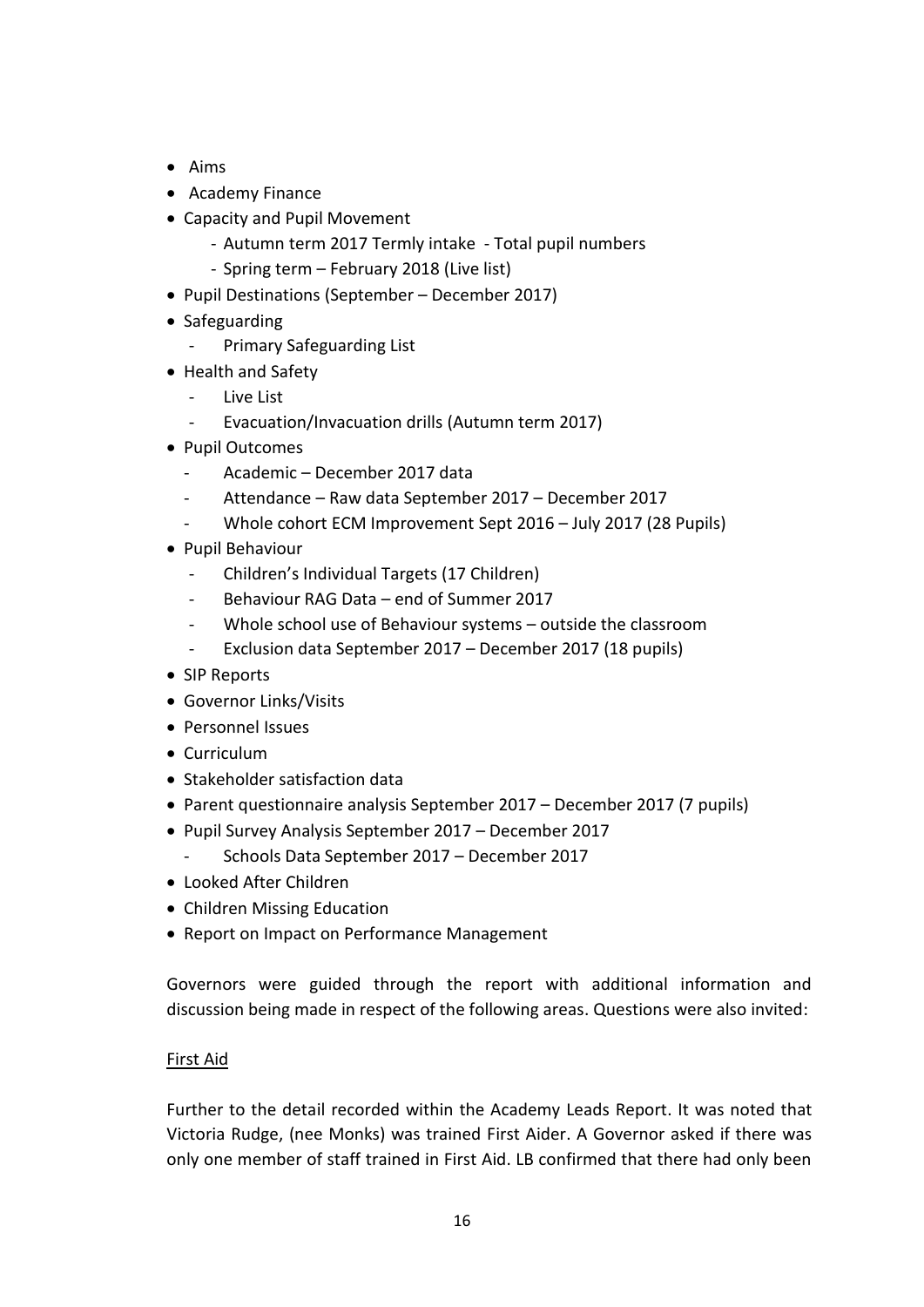one minor incident to date but that the academy were looking to train an additional member of staff.

### Recruitment

The recruitment process had commenced to seek a suitable teacher to replace an existing teacher whom had recently secured an outreach teaching position. It was hoped that a successful appointment would be made to commence at the start of the summer term 2018.

#### Attendance

Governors commented on the comparison data provision within the report noting that this was very useful information.

### Behaviour/ Positive Handling strategies

LB informed Governors that the Academy had introduced the use of MAPA as an alternative strategy to 'Team Teach' for positive handling of pupils when required. It was noted that Lever Park Academy employed a qualified member of staff that was qualified to deliver MAPA (Management of Actual Potential Aggression) training. Governors discussed the strategies used and asked if this training was flexible and of it could be outsourced as a service to schools, at a cost and therefore providing an income generation for the Academy/Trust.

LB stated that she thought that it could be used flexibly, in alternative settings in conjunction with 'Team Teach' strategies.

#### Governor Visits

LB reported that the Governor visits held to date had been very useful and challenging. The actions from the visits were detailed within the report.

#### Hub Termly Meetings

Further to the information detailed within LB's report a Governor asked if there was a schedule giving details of the dates of the next meetings.

**Action:** LB to circulate the Hubs Termly Meeting schedule to all Governors.

Governors thanked LB for her extensive and informative report.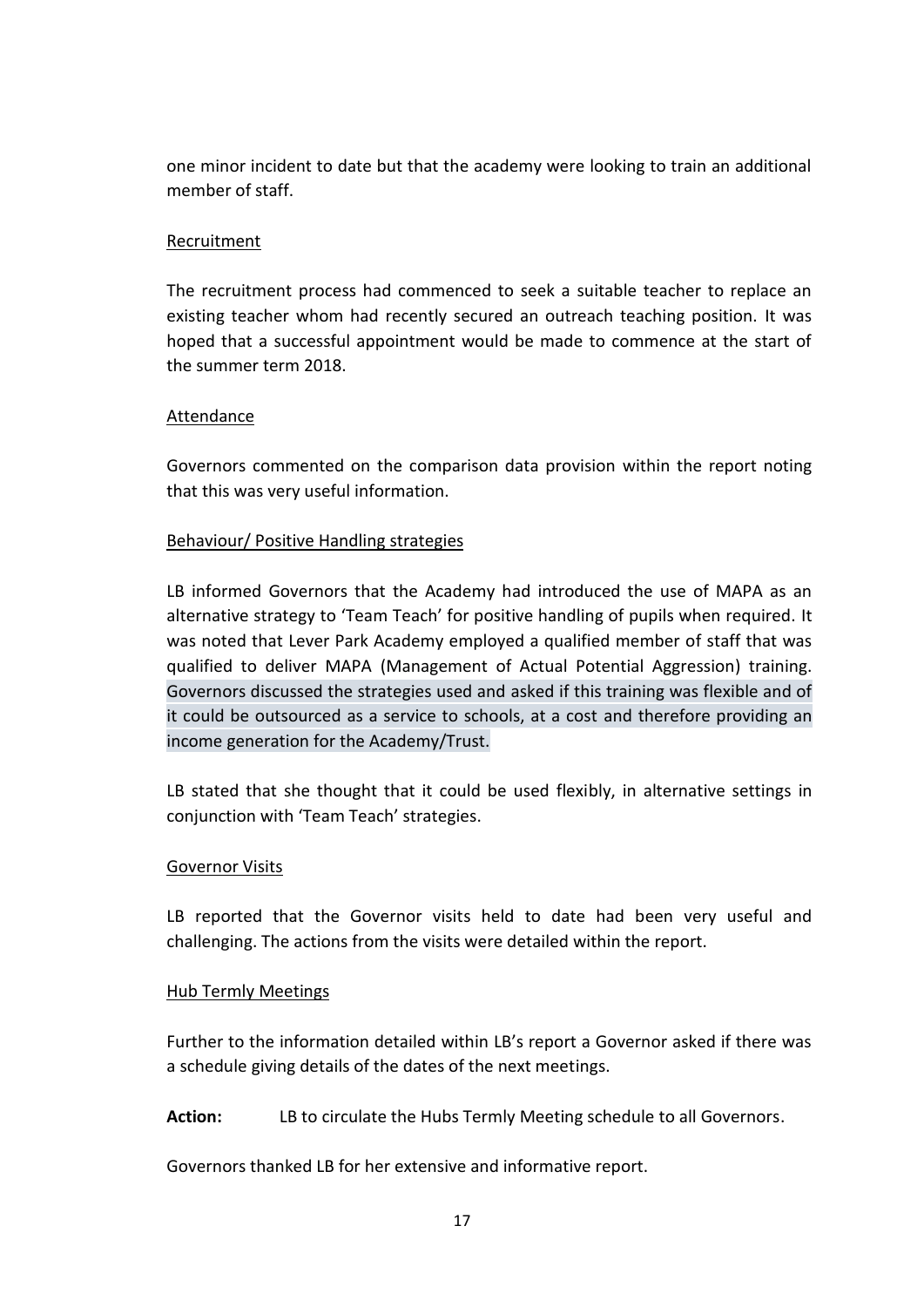#### 10.1 Visit by School Improvement Professional (SIP)

### Forwards Centre

A copy of the report following the SIP visit held on 11 January 2018 had been circulated with the agenda papers for Governors review and information.

## Youth Challenge

LB informed Governors that Mr Nick Pounds had undertaken a SIP Visit but that she was waiting for the report to be sent to her. This would be circulated ahead of the summer term meeting.

### 10.2 Termly report on Children Looked After

#### Primary Youth Challenge

LB confirmed that there were no 'Children Looked After' in the Primary Youth Challenge Academy but that the necessary procedures and protocols would be followed should a child be admitted.

## The Forward Centre

CF reported that during the autumn term 2017 there had been three children looked afters on roll at the Forward Centre. Further details had been included within his circulated report.

**Agreed:** That the termly report on the provision for Children Looked After at both settings be received and noted.

## 10.3 Termly Report on Attendance and Children Missing Education

Both Academy Leads confirmed that there were no children missing from education in either setting. Attendance details for both academies had been included within the circulated reports.

**Agreed:** that the report on attendance and 'Children Missing Education' be received and noted.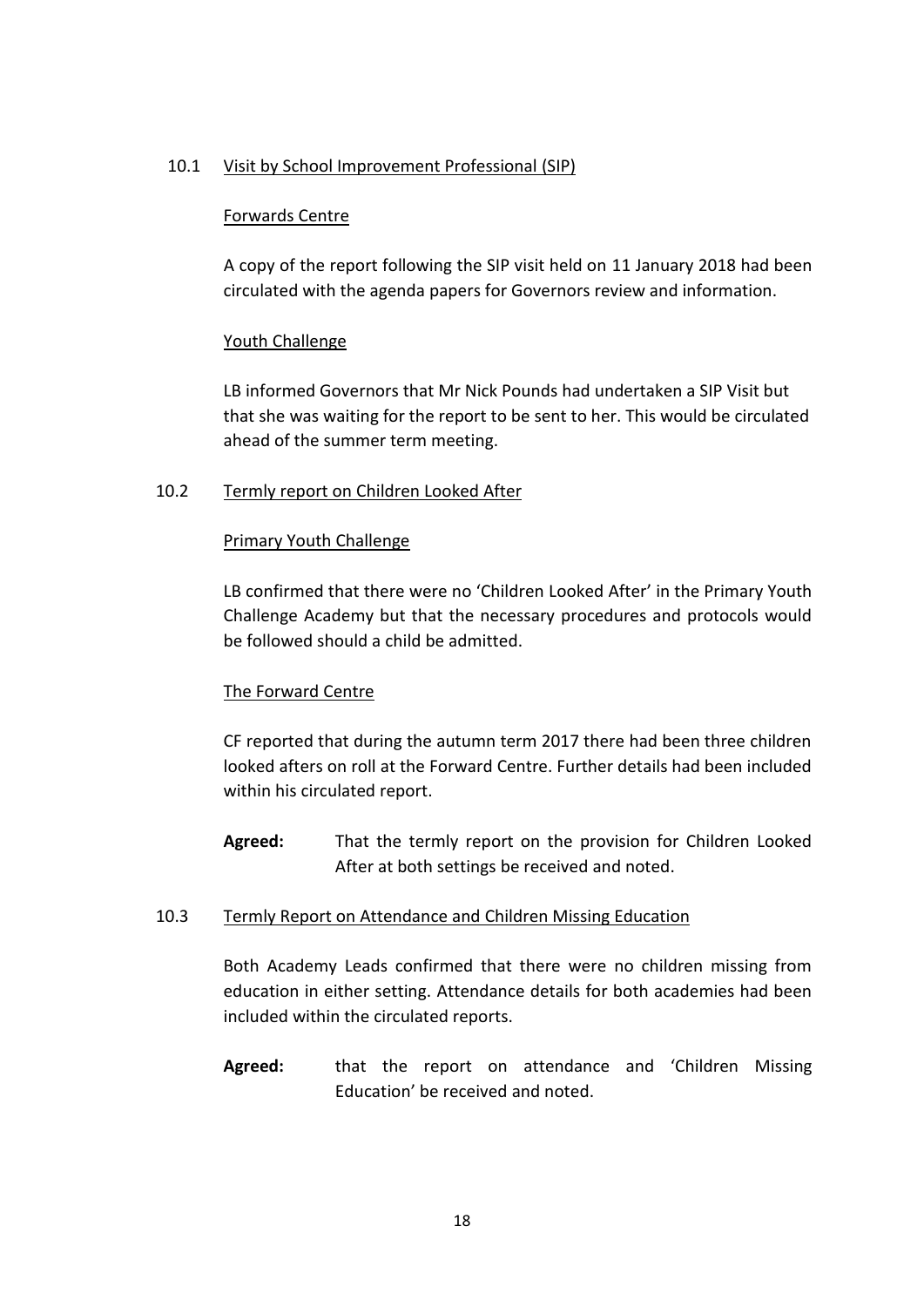### 10.4 Performance Information

Governors were informed that that Pupil Performance information for both the Forwards Centre and Youth Challenge Primary had been detailed within each academy Leads circulated report.

### 10.5. Appraisal procedures

### 10.5.1 Impact of appraisal Procedures

The Academy Lead for each setting had reported on the operation and effectiveness of the school's appraisal procedures in the 2016/17 academic year as part of their circulated report.

**Agreed:** That the Academy Leads report on school's appraisal procedures for the 2016/17 academic year be received.

## 10.5.2 Appraisal Procedures linked to the terms of reference

It was confirmed that the appraisal procedures were linked to the terms of reference and that both Academy Leads appraisals were undertaken at Trust level. All appraisal targets and pay decisions had been presented to the Pay Committee and approved at Trust level on 13 December 2017.

#### 11. Policy Ratification

A copy of the Policy ratification schedule had been circulated with the agenda papers for Governors information.

The following Policies for both academy settings had been updated and been circulated with the agenda papers for Governors review and approval:

- Teaching and Learning
- **Curriculum**

LB noted that since the agenda had been circulated it had been realised that the old Youth Challenge policy had been forwarded in error. The correct copy was therefore made available for Governors review and approval

- Marking and Feedback
- Behaviour and Rewards Policy (PYC)/ Behaviour and Discipline Policy (FC)

SC noted that the key principles were very clear within the policies and suggested that the same were used in the 'core offer'.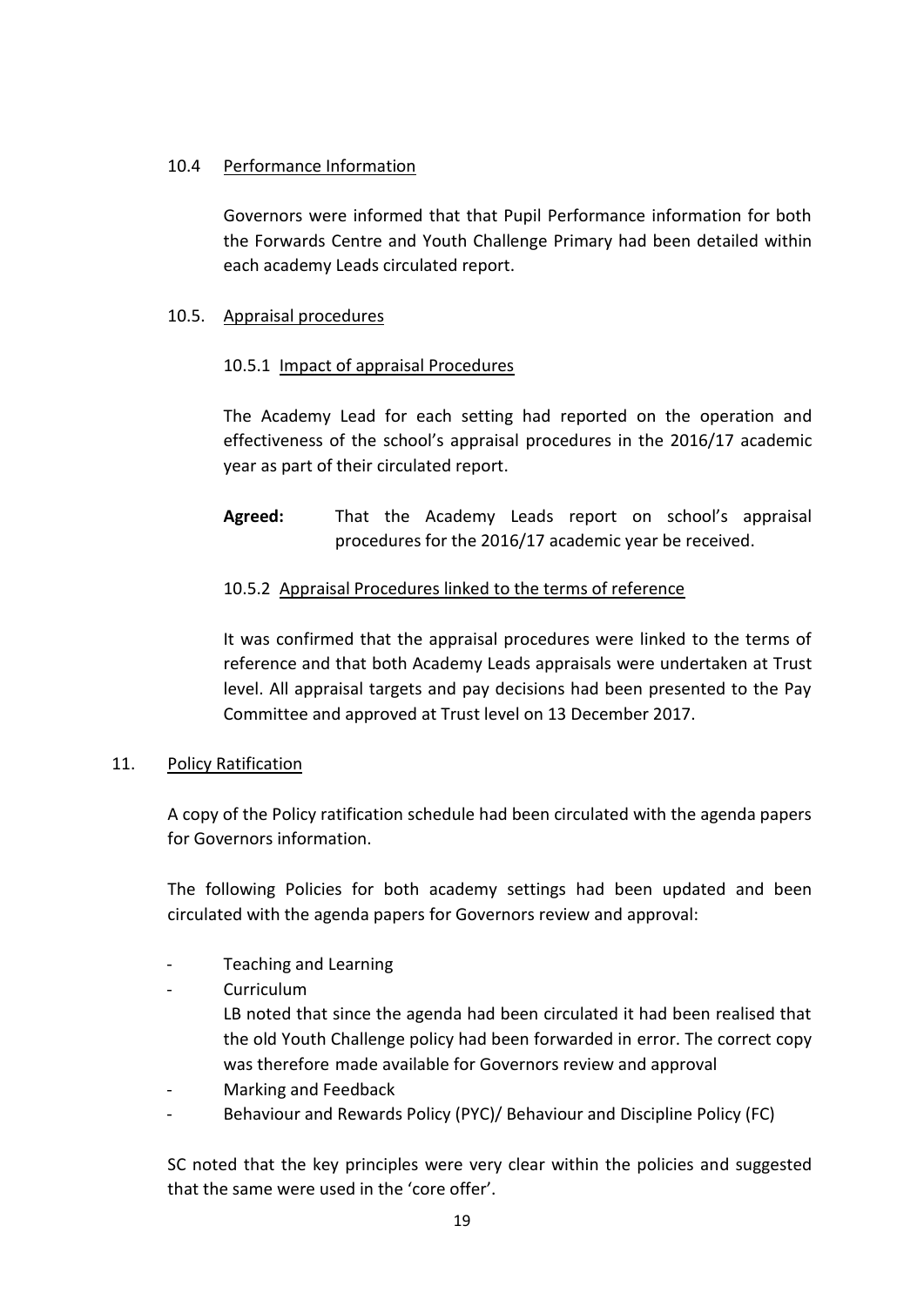SC referred to the Youth Challenge Curriculum Teaching and Learning policy and suggested that the detail had been presented as one policy, but to keep them as two separate policies – a Teaching and Learning policy and a Curriculum policy (as the website compliance is linked to Curriculum not teaching and learning).

Governors referred to the Forwards Centre policy and questioned the title of the Behaviour and Discipline Policy and discussed the possibility of changing the name of the policy to something more positive. CF agreed to give this matter some thought.

LB/CF both noted that the Safeguarding Policy had also been included on the circulated schedule but that this required further update. CF requested that Governors review and approval of this Policy be deferred to the summer term. This was agreed.

## **Agreed:**

- i) That the policies as listed above for both academies be approved.
- ii) That review and approval of the Safeguarding Policy for both Academies be deferred to the summer term meeting.

## **12. OFSTED PREPARATION**

In the absence of Mr Hodgkinson, LB explained that the following documents had been compiled in preparation for the next Ofsted inspection as follows:

- Alternative Provision (AP) Hand book Compiled by Miss Leonard and Mr Hodgkinson, in conjunction with both Academy Leads.
- Ofsted Checklist For Governors to use as part of their monitoring role, kept on the shared drive.
- RAG Rating Summary sheet

LB and CF both noted that it was important to set targets that were time bound with deadlines to ensure that the matters to be addressed were completed efficiently.

DS informed Governors that the Trust intended to have a 'mock' Ofsted inspection during the summer term in order to ensure that they were fully 'Ofsted ready' for when the official inspectors undertook their next visit.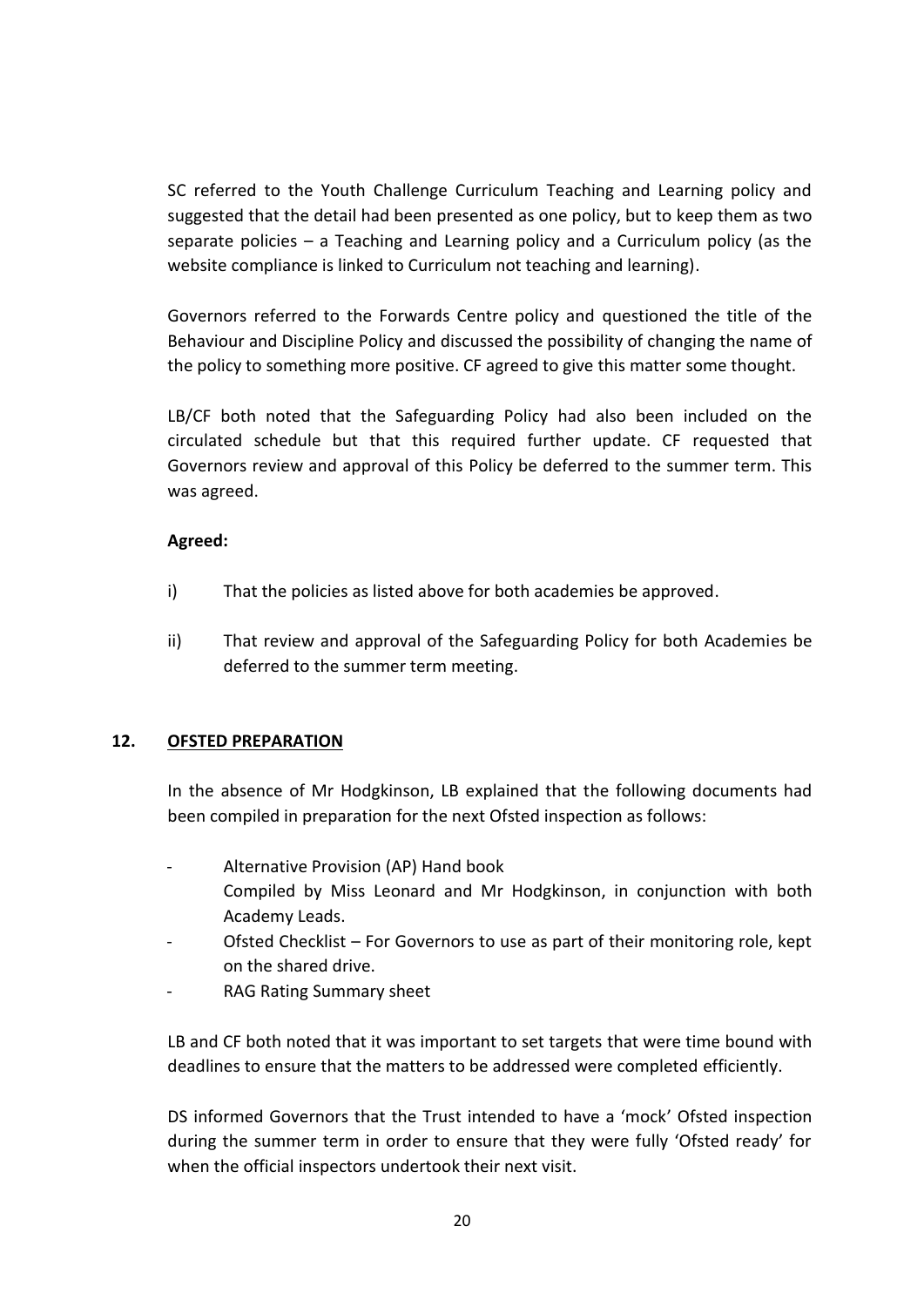A Governor referred to the Single Central Record (SCR) asking if this was required to be reviewed and monitored at Trust level or LGB level. It was felt that this came under safeguarding and would be good practice to be reviewed at LGB level as part of the pre-inspection.

Mrs Reynolds noted that she had experience of SCR monitoring at her school and would be happy to undertake a review of it and report back at the next meeting.

**Action:** Mrs Reynolds to undertake a review of the SCR for both academies at the earliest opportunity and report back to the LGB at the summer term 2018 meeting.

## **13. EVACUATION/INVACUATION PROCEDURE**

### 13.1 Spring Term 2018

Governors were assured that a successful evacuation/invacuation drill would be carried out before the end of the Spring term 2018, with a report back to Governors at the Summer Term 2018 meeting.

## 13.2 Autumn term 2017

The evacuation/invacuation procedure for the Autumn term 2017 for both settings had been included within each individual Academy lead's circulated reports.

## **14. SCHOOL WEBSITE COMPLIANCE**

The Clerk advised that academy and multi academy trust boards must publish specific information on their websites to comply with requirements contained in both the academies financial handbook and the trust's own articles of association.

As part of an Ofsted Inspection, the inspection team will look to ensure that the academy website was up to date.

The Governance Services Team had previously provided a checklist based on the guidance issued from the Department for Education which had recently been updated and the Clerk highlighted the additions to the checklist.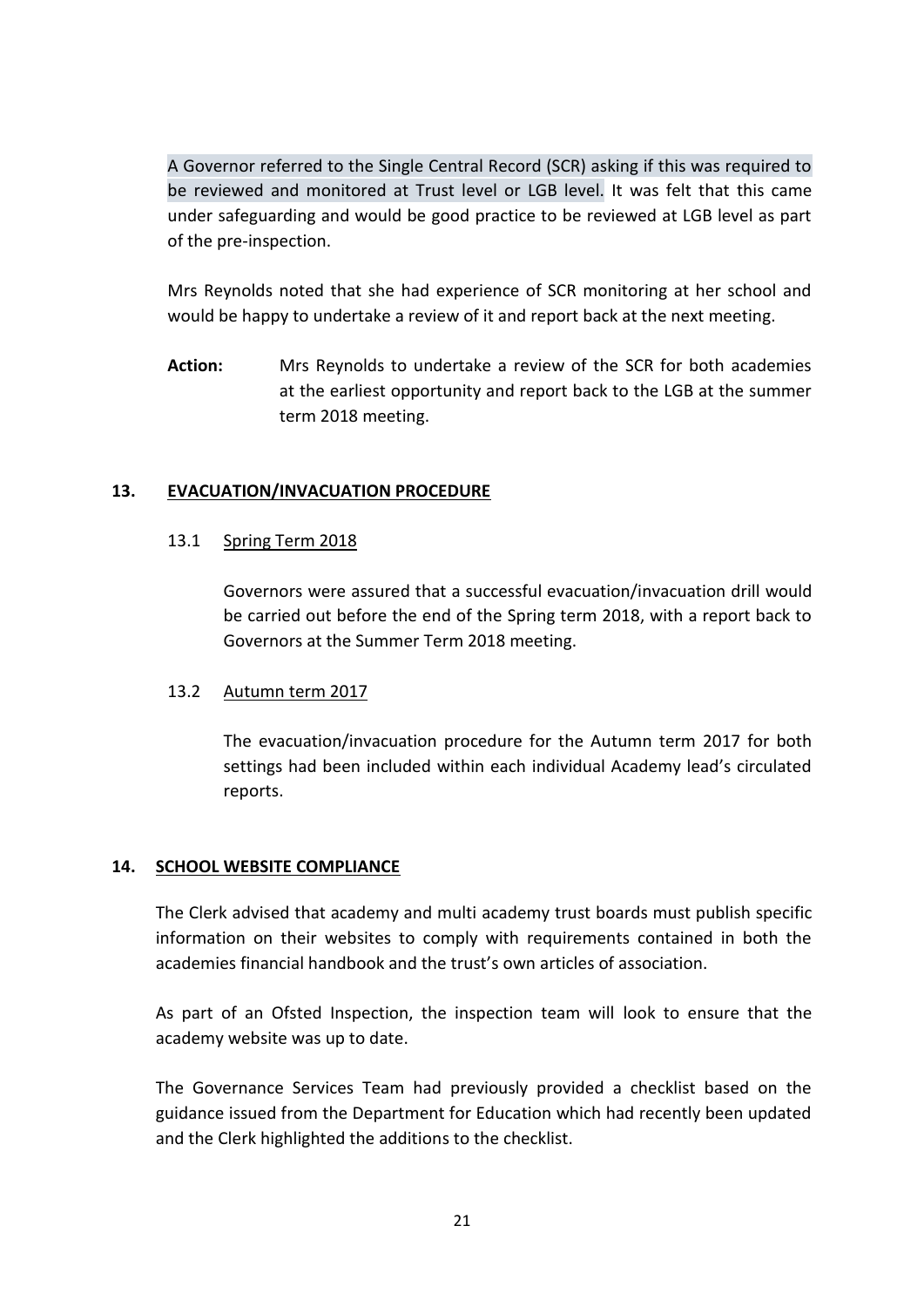Governors were informed that a copy of the checklist was available on the Bolton Governor Exchange.

The checklist highlighted both the recommended and statutory information to be published and Academies are reminded to check their own articles of association as this may differ from the checklist.

LW confirmed that she had completed the updated checklist when undertaking the review prior to this meeting as discussed at item 6.1.

## **Agreed:**

- i) That the Board note the need to ensure that their websites complied with statutory requirement in terms of publishing specific information.
- ii) That Mrs Lynn Williams would meet with Mr David Smith and undertake a further review of the academies website to ensure compliance with a report this back to the LGB at the next meeting.

### **15. SCHOOL TERM AND HOLIDAY DATES FOR 2018/19**

DS tabled a copy of the academies term and holiday dates for 2018/19 for Governors information. It was noted that these had been approved at Trust level.

LW referred to the inset days. DS confirmed that four 'three hour' twilight sessions had been arranged .

**Agreed:** That Governors note the term and holiday dates for 2018/19

#### **16. DATES OF NEXT LOCAL GOVERNING BOARD MEETINGS**

**Agreed:** That the meeting date for the remainder of the 2017/18 academic year be as follows:

> **Summer Term:** Thursday 24 May 2018 at 4pm at Youth Challenge (Smithills Site)

#### **17. CONSENT TO ABSENCE**

**Agreed:** Governors consented to the absence of Mrs J Blackburn and Mrs D Jordan.